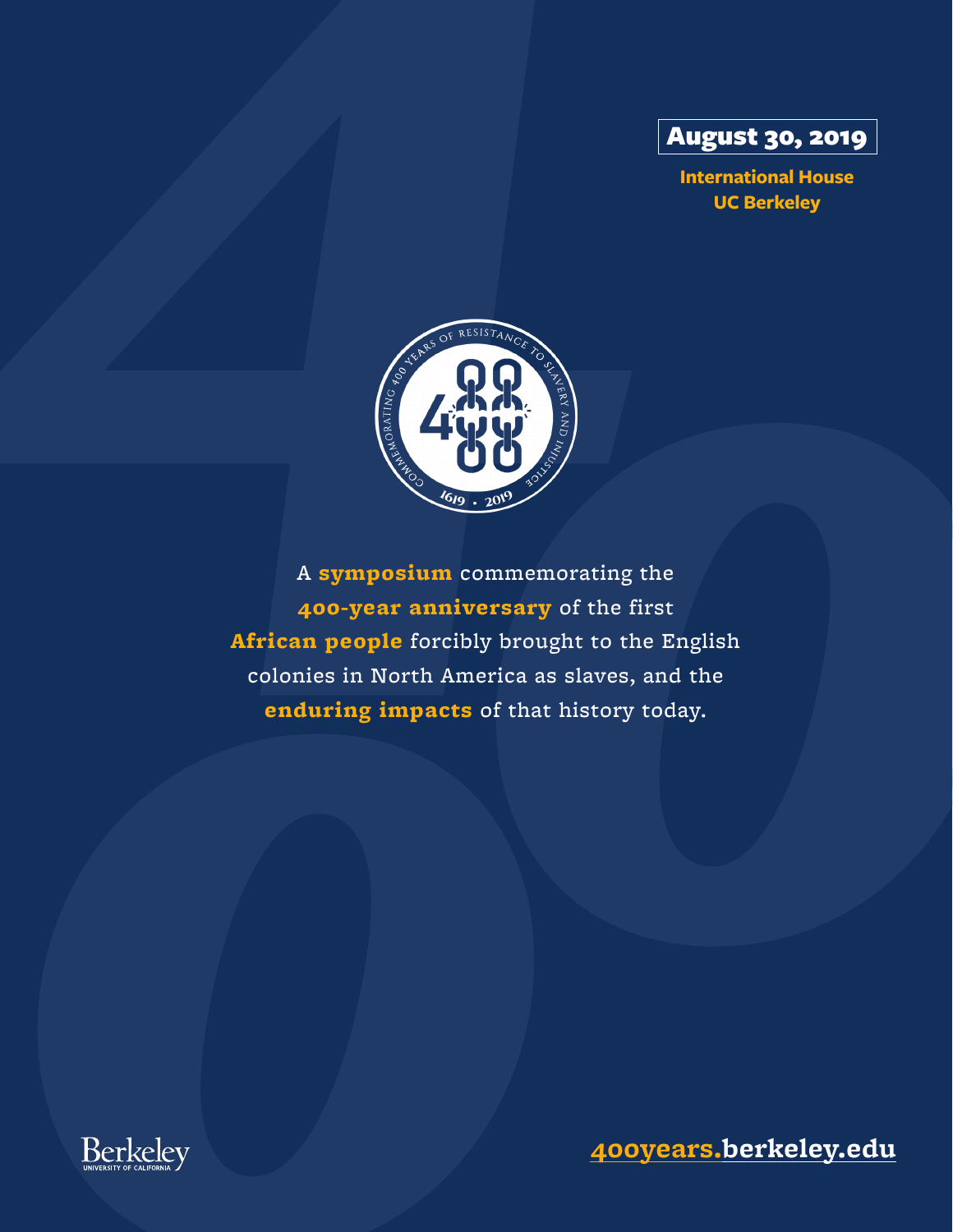# WELCOME

I want to commend UC Berkeley on their observation of the 400th anniversary of the first enslaved Africans landing in America.

While this anniversary is a solemn reminder of the cruel beginnings of our nation, it is also a call to acknowledge our past and build a better future. Earlier this month, I observed the anniversary by traveling to Ghana with a delegation of members of Congress led by House Speaker Nancy Pelosi. While there, we paid our respects at Cape Coast and Elmina Castles, and at the "Door of No Return," where the first enslaved Africans departed for America. The experience was a powerful reminder of the inhumanity of the slave trade but it was also empowering to witness the strength and determination of the enslaved to survive and build a better future for the next generations.

Moving forward, I am committed to working in Congress to repair the damage caused by this inhumanity through legislation like H.R. 40, the Commission to Study and Develop Reparation Proposals for African-Americans Act.



Sincerely, **Barbara Lee Member of Congress, CA-13** 

THIS YEAR MARKS the 400th year anniversary of the forced arrival of enslaved Africans in the English colonies at Point Comfort, Virginia in 1619. The *400 Years of African American History Commission Act*, a new federal law, was enacted in January 2018 that mandated a national commission



to commemorate this anniversary. Some of its goals are to "plan programs to acknowledge the impact that slavery and laws that enforced racial discrimination had on the United States; encourage civic, patriotic, historical, educational, artistic, religious, and economic organizations to organize and participate in anniversary activities... and coordinate for the public scholarly research on the arrival of Africans in the United States and their contributions to this country."

In aligning with the spirit of this Act, UC Berkeley Chancellor Carol Christ announced a major campus initiative to "acknowledge, study and discuss the meaning and lasting impact of a despicable chapter in our nation's history," as well as "to honor and celebrate African American's extraordinary intellectual, social and cultural contributions to our nation" for the 2019/20 academic year.

Today's symposium on "400 Years of Resistance to Slavery and Injustice" signals the beginning of this year-long observance of this anniversary at UC Berkeley. The goals of today's event are to explore memories of slavery and dispossession; the "afterlife," or legacy of slavery and post-reconstruction; and, the continuous struggles for freedom and justice waged by African Americans.

Many other events will take place throughout the year that we hope will spark conversations and ideas for coming to terms with the last four centuries of slavery and oppression in the US. The details can be found on our special commemorative website at 400years. berkeley.edu.

We are so glad that you have joined us today and look forward to your continued participation in this year of reflection throughout the coming months.

On behalf of the symposium organizing committee,

**Denise Herd Associate Director, Haas Institute for a Fair and Inclusive Society and Professor of Public Health, UC Berkeley**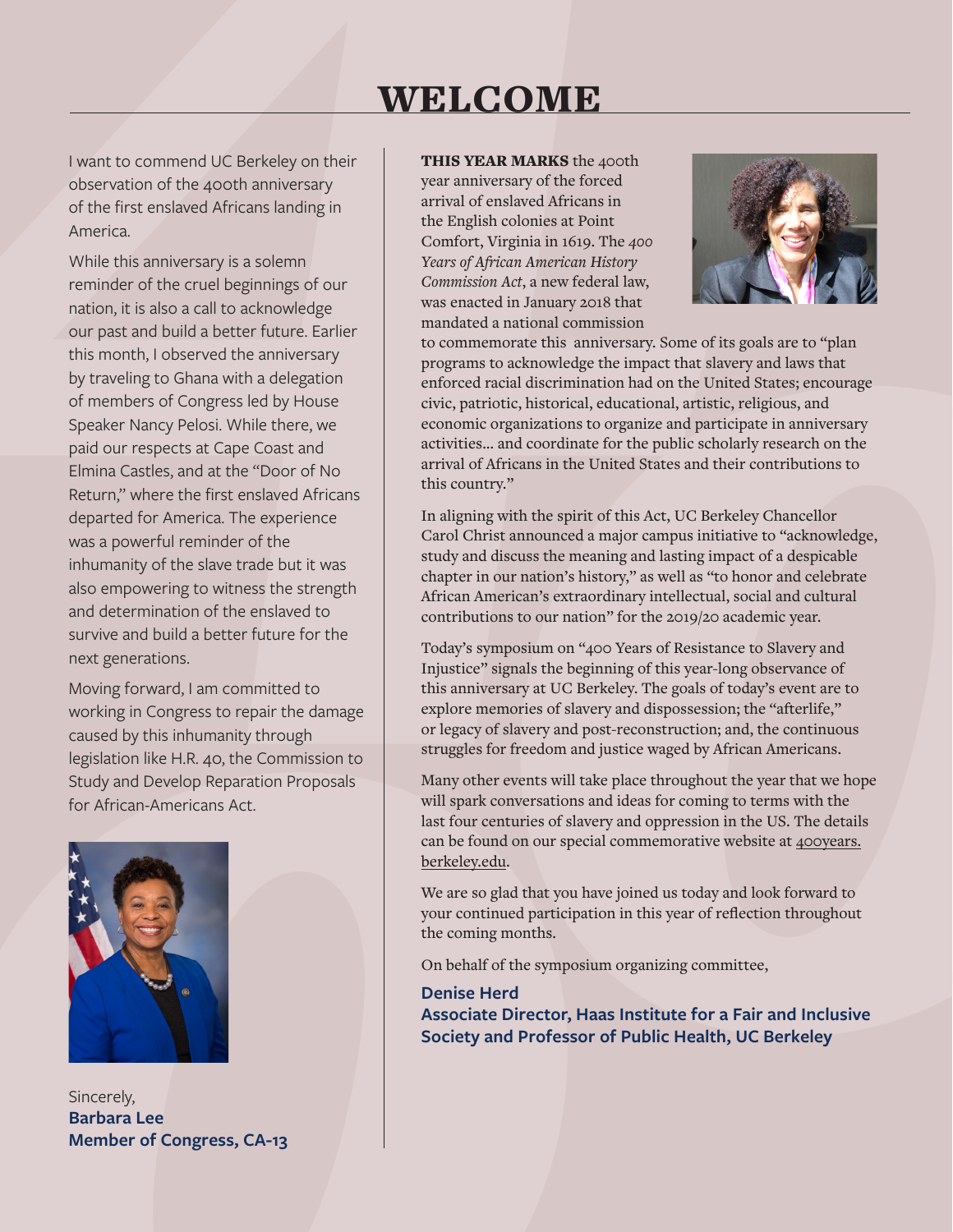# AGENDA

#### **9:00 AM**

## Symposium Opening

Denise Herd

### **9:05 AM**

# Lift Every Voice and Sing

Doniel Mark Wilson

## **9:10 AM**

## Welcome/Opening

Chancellor of UC Berkeley Carol Christ Vice Chancellor for Equity & Inclusion Oscar Dubón

#### **9:20 AM**

## Spoken Word

by Aya De Leon

#### **9:30 AM**

# Slavery, Memory, Afterlife

Tina Sacks: Introduction

Leslie Harris: "Remembering Slavery Now"

Christina Sharpe: "Memory in the Wake of Slavery"

Stephanie Jones-Rogers: "Lost Kindred, Lost Cause: Freedpeople and Former Slave-Owning Women Face Off in Slavery's Afterlife"

Gabrielle Foreman: "Keeping it 400: Black Artists and Archives, Black Fragments and Freedom"

#### **11:45 AM**

LUNCH ON-SITE

### **12:30 PM**

## Dance Performance

Latanya Tigner and Dimensions Dance Theater Harriet Tubman Tribute

### **12:50 PM**

## Second Afterlife

Nikki Jones: Introduction

Dennis Childs: "Until Everybody's Free": Neoslavery, Neoabolition, and Prison Industrial Genocide

Talitha LeFlouria: "Black Women and Mass Incarceration: Slavery's Roots and Today's Realities"

2:15 PM: BREAK

### **2:30 PM**

## Power and Resistance

Jovan Scott Lewis: Introduction

Charles Henry: "Reparations in the Era of Trump" Charlene Carruthers "Reviving the Black Radical Imagination"

Waldo Martin: "WAR!": African American Freedom Struggle and Race-Making 1865-1980

## **4:15 PM**

## Spoken Word

Ree Botts and Reequanza

## **4:30 PM**

# From Slavery to Belonging

john a. powell

## **5:30 PM**

RECEPTION AND BOOK SIGNINGS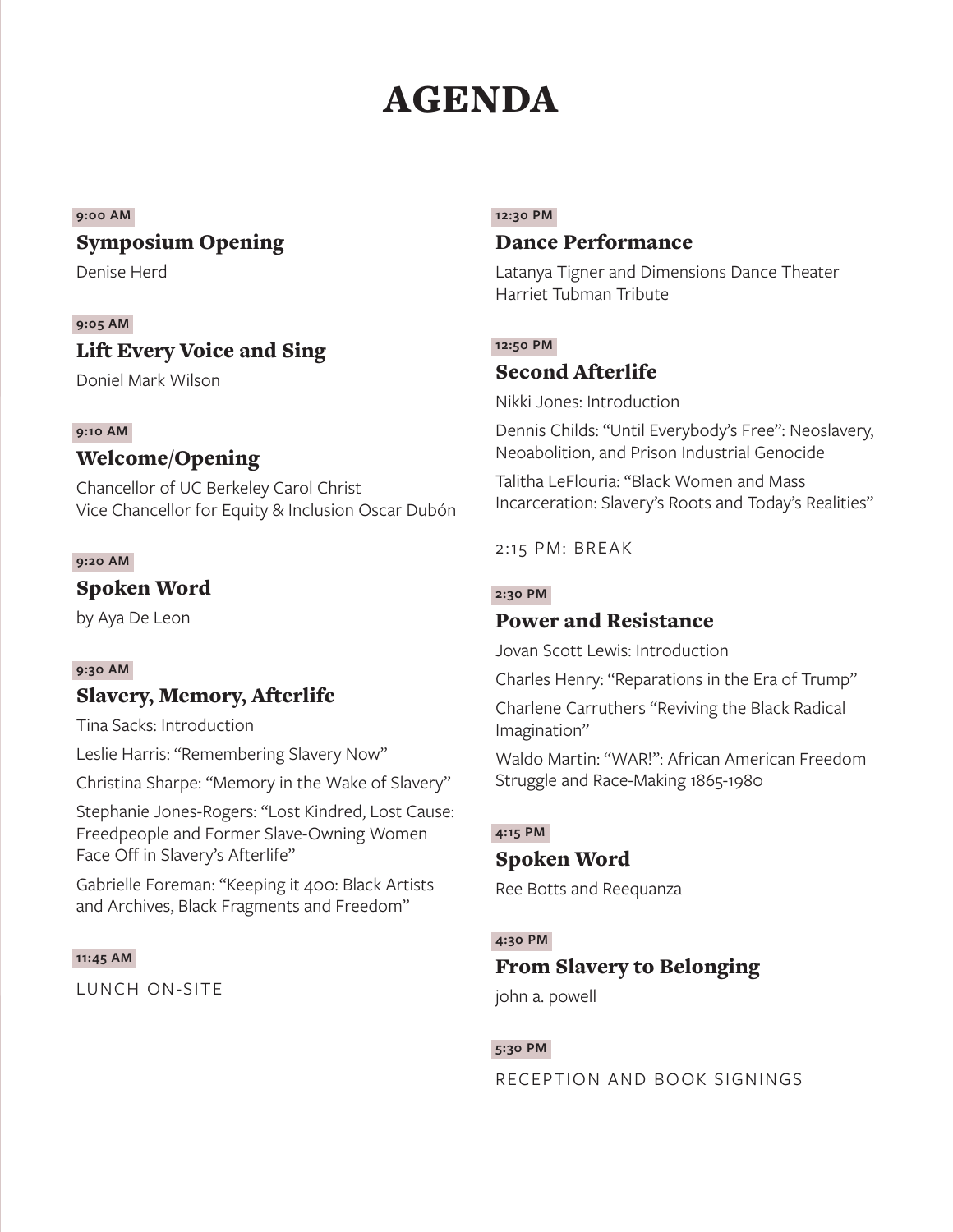# ABOUT THE SPEAKERS

#### WELCOME AND OPENING

**Denise Herd** is the Associate Director of the Haas Institute for a Fair and Inclusive Society, a longtime member of the Institute's Diversity and Health Disparities research cluster, and a Professor of Public Health at UC Berkeley. Herd's scholarship centers on racialized disparities in health outcomes, spanning topics as varied as images of drugs and violence in rap music, drinking and drug use patterns, social movements, and the impact of corporate targeting and marketing on popular culture among African American youth. In addition to her extensive scholarship in public health, Herd has also served as associate dean at UC Berkeley's School of Public Health for seven years.

**Carol Christ** began her term as the 11th chancellor of the University of California, Berkeley on July 1, 2017. A celebrated scholar of Victorian literature, Christ is also well known as an advocate for quality, accessible public higher education, a proponent of the value of a broad education in the liberal arts and sciences, and a champion of women's issues and diversity on college campuses. Christ spent more than three decades as a professor and administrator at UC Berkeley before serving as president of Smith College, one of the country's most distinguished liberal arts colleges, from 2002 to 2013. She returned to Berkeley in January 2015 to direct the campus's Center for Studies in Higher Education, and was appointed interim executive vice chancellor and provost in April 2016 before being named chancellor in March 2017.

**Oscar Dubón, Jr.** was appointed Vice Chancellor for Equity & Inclusion at UC Berkeley on July 1, 2017. He leads campuswide efforts through the Division of Equity & Inclusion to broaden the participation of all members of the campus community, particularly those who have been historically underrepresented and/or unwelcomed, in the pursuit of the university's mission of access and excellence.

#### PERFORMANCE

**Aya de Leon** directs the Poetry for the People program, teaching creative writing at UC Berkeley. Kensington Books publishes her award-winning feminist heist/romance series, Justice Hustlers: UPTOWN THIEF (2016), THE BOSS (2017), THE ACCIDENTAL MISTRESS (2018),

and SIDE CHICK NATION (2019) which was the first novel published about Hurricane Maria in Puerto Rico. Aya has received acclaim in the Washington Post, Village Voice, SF Chronicle, and The Establishment. Her work has also appeared in Ebony, Essence, Guernica, Writers Digest, Huffington Post, Catapult, The Root, The Toast, VICE, Ploughshares, Bitch Magazine, on Def Poetry, and she's an advice columnist for Mutha Magazine. In 2020, Kensington will publish her first spy novel, about FBI infiltration of an African American eco-racial justice organization.

**Doniel Mark Wilson** is a Continuing Lecturer in the UC Berkeley Music Department and Director of the UC Berkeley Gospel Chorus. He is also founder of several Gospel Choruses on other campuses across the country, including The University of Michigan's Gospel Choir and The Harvard Jubilee Quintet of Harvard Divinity School. On the global and international scene he is the honorary Director of the award-winning Soul Sounds Choir of Sri Lanka, where he has conducted annual Gospel Music workshops and performances in Columbo and Candy, Sri Lanka, and has used gospel performance to address peace and justice in Havanna, Cuba and Nandasmo, Nicaragua. He holds a Ph.D. in Sociology, from the University of Michigan, and is a Lecturer in the Sociology Department at St. Mary's College of College, where he teaches Music and Social Change.

#### PANEL

# Slavery, Memory, Afterlife

**Tina Sacks** is Assistant Professor at UC Berkeley's School of Social Welfare. Her fields of interest include racial inequities in health, social determinants of health, and poverty and inequality. Professor Sacks focuses on the how macro-structural forces, including structural discrimination and immigration, affect women's health. Her current work investigates the persistence of racial and gender discrimination in health care settings among racial/ ethnic minorities who are not poor. She published a book on this subject entitled Invisible Visits: Black Middle Class Women in the American Healthcare System (Oxford, 2019). Her next major project explores the implications of the infamous U.S. Public Health Service Tuskegee Syphilis Study on the Study's direct descendants.

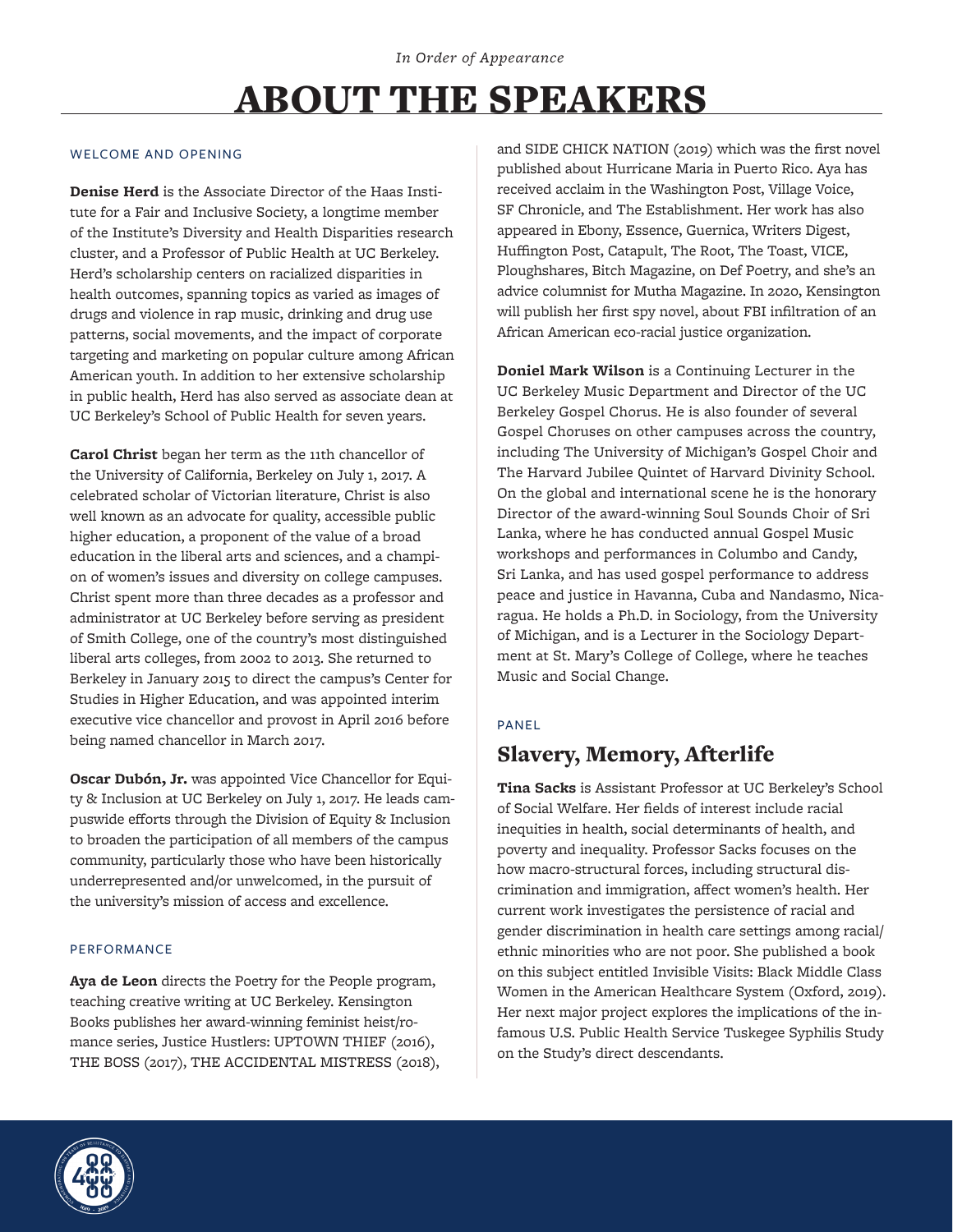**Leslie M. Harris**, Professor of History at Northwestern University, is the author or co-editor of three award-winning books: In the Shadow of Slavery: African Americans in New York City, 1626-1863 (University of Chicago, 2003); co-editor with Ira Berlin of Slavery in New York (The New Press, 2005), which accompanied the groundbreaking New-York Historical Society exhibition of the same name; and Slavery and Freedom in Savannah (University of Georgia Press, 2014), co-edited with Daina Ramey Berry, in collaboration with Telfair Museums' Owens-Thomas House. From 2004 to 2011, she co-founded and co-directed the Transforming Community Project (TCP) at Emory University, which used history to engage members of the university community in dialogue, research and teaching on racial and other forms of human diversity. In 2011, the Transforming Community Project organized the first international conference on the history of slavery in higher education. Harris has recently completed Slavery and Sexuality: Reclaiming Intimate Histories in the Americas (University of Georgia, 2018), with Daina Ramey Berry; and Slavery and the University: Histories and Legacies (University of Georgia, 2019) with James T. Campbell and Alfred L. Brophy.

**Christina Sharpe** is a Professor at York University, Toronto in the Department of Humanities and a Distinguished Visiting Professor at Ryerson University, Toronto. She is the author of two books: In the Wake: On Blackness and Being (2016) (named by the Guardian and The Walrus as one of the best books of 2016 and a nonfiction finalist for the Hurston/Wright Legacy Award) and Monstrous Intimacies: Making Post-Slavery Subjects (2010), both published by Duke University Press. She is completing the critical introduction to the Collected Poems of Dionne Brand (1982-2010) and she is working on a monograph: Black. Still. Life.

**Stephanie E. Jones-Rogers** is an Associate Professor of History at UC Berkeley. Her research focuses primarily on gender and American slavery, and looks at colonial and 19th century legal and economic history, especially as it pertains to women, systems of bondage, and the slave trade. Her first book, They Were Her Property: White Women as Slave Owners in the American South, is a regional study that draws upon formerly enslaved people's testimony to dramatically reshape current understandings of white women's economic relationships to slavery. She is currently at work on two new projects. The first, entitled "She had…a Womb Subjected to Bondage": The

Afro-Atlantic Origins of British Colonial Descent Law, examines the ways that West African customs and laws influenced English thinking about matrilineal descent and may have influenced their decisions to implement matrilineal descent laws in their North American colonies. The second project, "A Country so dreadfull for a White Woman" reconstructs the lives of nearly 300 British women and girls who travelled to the African littoral on Royal African Company slave ships and settled in the company's forts and castles before 1750.

**Gabrielle Foreman** is the founding faculty director of the Colored Conventions Project and the Ned B. Allen Professor of English, Africana Studies and history at the University of Delaware. She's a poet's daughter turned literary historian who is finishing a monograph called The Art of DisMemory: Historicizing Slavery in Poetry, Print and Material Culture and an edited collection called Praise Songs for Dave the Potter: Art and Poetry for David Drake about the enslaved master poet and potter whose work appears in museums across North America. Her co-edited collection on the convention movement, The Colored Conventions Movement: Black Organizing in the Nineteenth Century is forthcoming with UNC Press. She'll be the Distinguished Scholar in Residence at the American Antiquarian Society, 2020-2021, and will soon be joining the faculty at Penn State as a named chair where she's delighted to be co-directing a new Center for Digital Black Studies.

#### DANCE PERFORMANCE

**Latanya Tigner and Dimensions Dance Theater (DDT)** started in 1972, and its co-founder Deborah Vaughan continues artistic leadership to preserve, perpetuate and present dance of the African Diaspora through dance education and the creation of collaborative main stage productions to underserved communities in the Bay Area. Latanya d. Tigner has performed professionally with Dimensions Dance Theater since 1986, and has studied and toured nationally and internationally, performing multidisciplinary works rooted in African diasporic dance forms. Latanya holds a B.A. in Physical Education/Dance, a Master's Degree in Arts Administration, directs Dimensions' youth company, and currently teaches dance at Contra Costa College. Latanya has created commissioned works for Dimensions Dance Theater, Black Choreographers Festival, Robert Moses' Kin, Mills College, and has presented work in SF Ethnic Dance Festival, Cuba Caribe,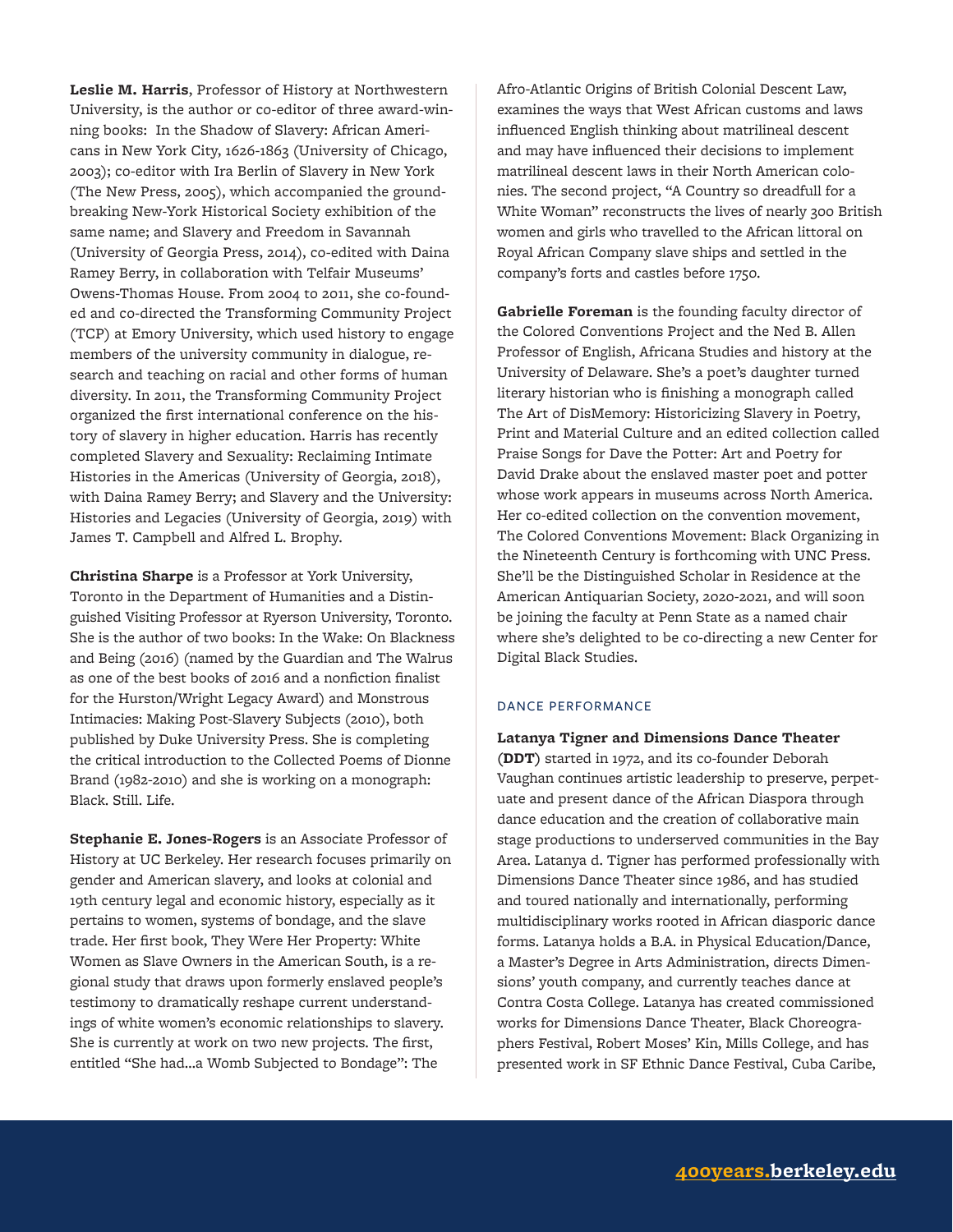and Mabina Dance Festival (Congo-Brazzaville). Latanya was recently named Resident Artist at Mills College's Lisser Hall. Ms. Tigner's current research and study of African dance retention in African American social dance led to the creation of Dancing Cy(i)phers, an annual symposium connecting the coded languages of African rooted dance.

#### PANEL

# Second Afterlife

**Dennis R. Childs** is an Associate Professor of African American Literature at UC San Diego. Professor Childs received his Ph.D. in English from the University of California, Berkeley, and his M.A. in African American Studies from the University of California, Los Angeles. His book, Slaves of the State: Black Incarceration from the Chain Gang to the Penitentiary (University of Minnesota Press, 2015), offers a cultural, legal, and political history of racial capitalist misogynist incarceration in the U.S. from the late nineteenth century through the prison industrial complex. Childs has received research fellowships through numerous sources including the Hellman Fund, the University of California President's Postdoctoral Program, and the Ford Foundation. Most recently he was Scholar-in-Residence at the Schomburg Center for Research in Black Culture in Harlem, New York, and a recipient of a postdoctoral fellowship in African American Literature at Rutgers University, New Brunswick.

**Talitha LeFlouria** is the Lisa Smith Discovery Associate Professor in African and African-American Studies at the University of Virginia and an Andrew Carnegie Fellow. She is a scholar of African American history, specializing in mass incarceration; modern slavery; and black women in America. She is the author of Chained in Silence: Black Women and Convict Labor in the New South (UNC Press, 2015), which received several national awards including: the Darlene Clark Hine Award from the Organization of American Historians (2016), the Philip Taft Labor History Award from Cornell University and Working-Class History Association (2016), the Malcolm Bell, Jr. and Muriel Barrow Bell Award from the Georgia Historical Society (2016), the Letitia Woods Brown Memorial Book Prize from the Association of Black Women Historians (2015), and the Ida B. Wells Tribute Award from the Charles H. Wright Museum of African American History (2015). Her written work and expertise have been profiled in The Atlantic, Washington Post, Ms. Magazine, The Root, The Nation, Huffington Post, For Harriet, and several syndicated radio programs.

**Nikki Jones** is Associate Professor in the Department of African American Studies. Her research, writing and teaching focuses on the experiences of African American men, women and youth with the criminal justice system, policing and various forms of violence. She is also a faculty affiliate with the Center for the Study of Law and Society and the Center for Race and Gender at Cal. Professor Jones' areas of expertise include urban ethnography, race and ethnic relations and criminology and criminal justice, with a special emphasis on the intersection of race, gender, and justice. Professor Jones has published three books, including the sole-authored Between Good and Ghetto: African American Girls and Inner City Violence (2010), published in the Rutgers University Press Series in Childhood Studies (betweengoodandghetto.com).

#### PANEL

# Power and Resistance

**Waldo E. Martin Jr.** is the Alexander F. and May T. Morrison Professor of American History and Citizenship at the University of California, Berkeley, is the author of No Coward Soldiers: Black Cultural Politics in Postwar America (2005), as well as Brown v. Board of Education: A Short History With Documents (1998) and The Mind of Frederick Douglass (1985). He is a coauthor, with Mia Bay and Deborah Gray White, of Freedom on My Mind: A History of African Americans, With Documents (2012), and, with Joshua Bloom, of Black Against Empire: The History and Politics of the Black Panther Party (2013). With Patricia A. Sullivan, he coedited Civil Rights in the United States: An Encyclopedia (2000). Aspects of the modern African American freedom struggle and the history of modern social movements unite his current research and writing interests. He is currently completing "A Change is Gonna Come: The Cultural Politics of the Black Freedom Struggle and the Making of Modern America."

**Charles P. Henry** is Professor Emeritus of African American Studies at the University of California at Berkeley. In 1994, President Clinton appointed him to the National Council on the Humanities for a six-year term. Former president of the National Council for Black Studies, Henry is the author/editor of eight books and more than 80 articles and reviews on Black politics, public policy, and human rights. Before joining the University of California at Berkeley in 1981, Henry taught at Denison University and Howard University. Henry was chair of the board of directors of Amnesty International U.S.A. from 1986

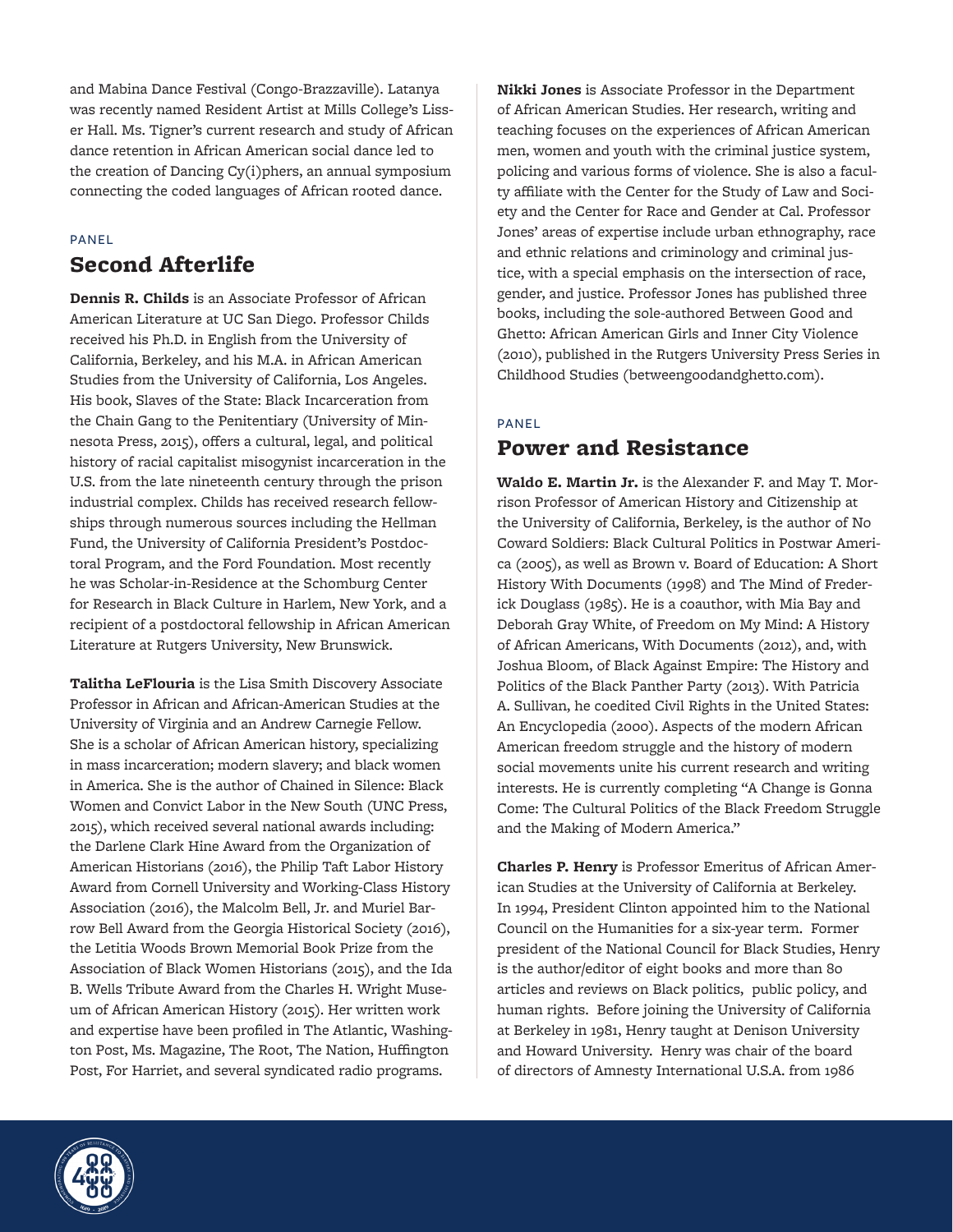to 1988 and is a former NEH Post-doctoral Fellow and American Political Science Association Congressional Fellow. In 1994-95 he served as an office director in the Bureau of Democracy, Human Rights and Labor at the U.S. Department of State. Professor Henry was Distinguished Fulbright Chair in American History and Politics at the University of Bologna, Italy for the Spring semester of 2003. In the fall of 2006, Henry was one of the first two Fulbright-Tocqueville Distinguished Chairs in France teaching at the University of Tours. Chancellor Birgeneau presented Henry with the Chancellor's Award for Advancing Institutional Excellence in April 2008. He holds a doctorate in Political Science from the University of Chicago.

**Charlene A. Carruthers** is a Black, queer feminist community organizer and writer with over 15 years of experience in racial justice, feminist and youth leadership development movement work. As the founding national director of BYP100 (Black Youth Project 100), she has worked alongside hundreds of young Black activists to build a national base of activist member-led organization of Black 18-35 year olds dedicated to creating justice and freedom for all Black people. Her passion for developing young leaders to build capacity within marginalized communities has led her to work on immigrant rights, economic justice and civil rights campaigns nationwide. She has led grassroots and digital strategy campaigns for national organizations including the Center for Community Change, the Women's Media Center, ColorOfChange. org and National People's Action, as well as being a member of a historic delegation of young activists in Palestine in 2015 to build solidarity between Black and Palestinian liberation movements.

**Jovan Scott Lewis** is an Assistant Professor of African-American Studies and Geography at the UC Berkeley, as well as the co-chair of the Economic Disparities Research Cluster at the Haas Institute for a Fair and Inclusive Society. He received his Ph.D. in Anthropology from the London School of Economics. His research examines race through the economic ethics, rationalizations, and practices that organize the lived experience of poverty and inequality in the Caribbean and the US. His work in Jamaica explored the social practices and cultural forms that facilitate the locating, reconciling, and normalizing of structural economic and social inequality through local market frames. His current research in Tulsa, Oklahoma is concerned with the structural and infrastructural frictions of poverty.

**Ree Botts** is a poet, artist, and activist from Philadelphia, Pennsylvania pursuing a PhD in African Diaspora Studies, a Designated Emphasis in Women, Gender, and Sexuality Studies, and a Certificate in Global Urban Humanities at UC Berkeley. She received her MA of African American Studies and Anthropology from the UCLA and her BA at Spelman College. Her research examines Black women's healing spaces in Oakland as sites of cultivation, curation, and transcendence in wake of racialized displacement. Ree is also the founder of The Self.o.lo.gy Movement which supports Black women and girls in their processes of communal care and healing and hosts a monthly healing space at UC Berkeley in the Fannie Lou Hamer Black Resource Center, where she also serves as the Black Graduate Wellness Coordinator.

**Reequanza McBride** is a senior at UC Berkley, majoring in Political Science and Interdisciplinary Studies. She wants to understand the root causes of inequality in communities of color and how politics can be used to change them. She hopes to one day run for a political office and use her knowledge to improve her community. She is also the mother of an 8-year-old, cares for her grandmother who suffers from Alzheimer's, and is an intern for Berkeley City Council.

## CLOSING KEYNOTE From Slavery to Belonging

**john a. powell** is Director of the Haas Institute for a Fair and Inclusive Society and Professor of Law, African American, and Ethnic Studies at UC Berkeley. He was previously the Executive Director at the Kirwan Institute for the Study of Race and Ethnicity at the Ohio State University and the Institute for Race and Poverty at the University of Minnesota. Prior to that john was the National Legal Director of the American Civil Liberties Union. He is a co-founder of the Poverty & Race Research Action Council and serves on the boards of several national and international organizations. john led the development of an "opportunity-based" model that connects affordable housing to education, health, health care, and employment and is well-known for his work developing the frameworks of "targeted universalism" and "othering and belonging" to effect equity-based interventions. john has taught at numerous law schools including Harvard and Columbia University. His latest book is Racing to Justice: Transforming our Concepts of Self and Other to Build an Inclusive Society.